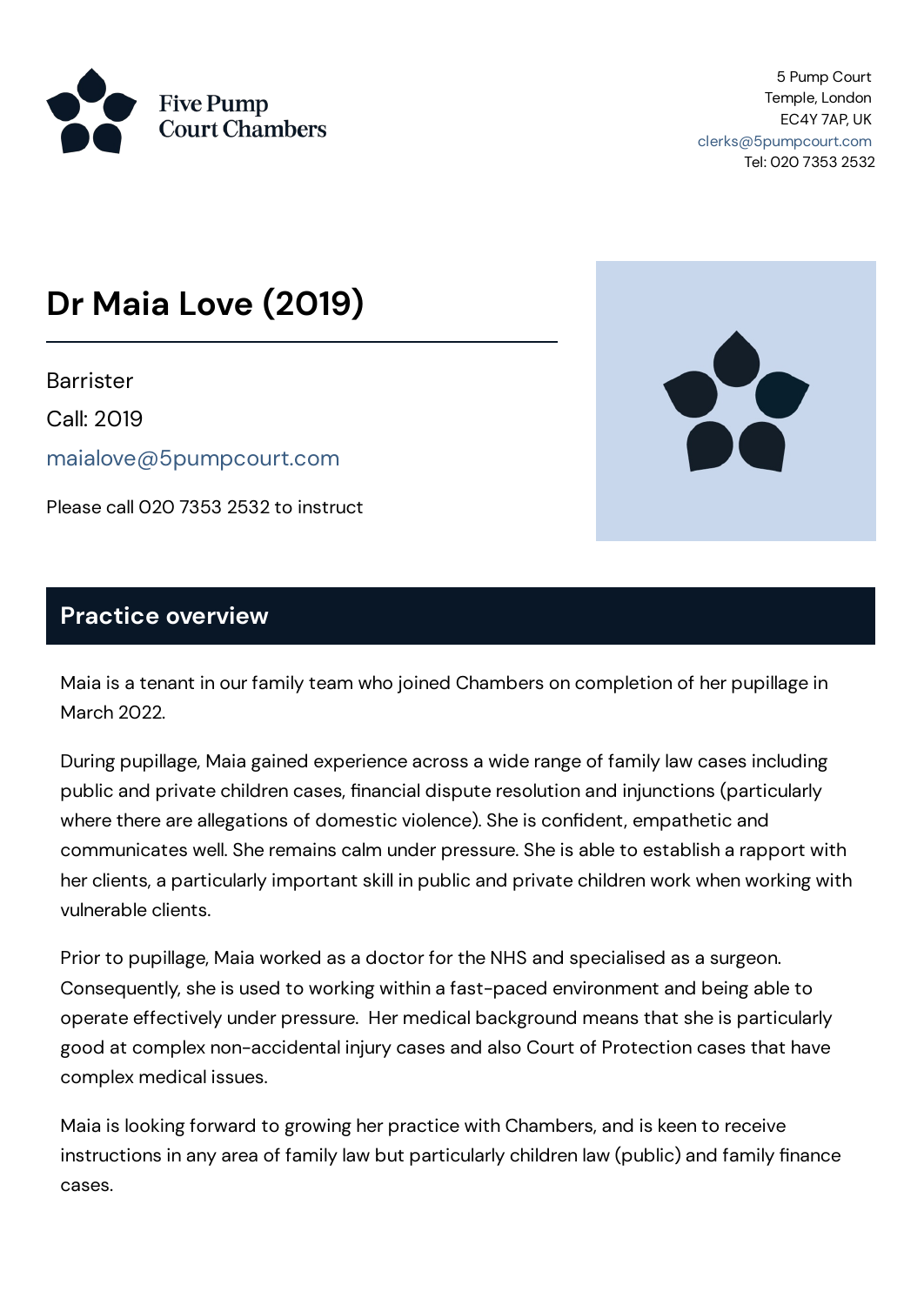# **Children law (public)**

Maia has undertaken a range of hearings in public law proceedings, and is keen to extend her experience in this area. She is able to assimilate information quickly and confidently determine and prioritise the issues in the case on reading the papers. She accepts instructions in all hearings in care proceedings including ICOs, IRHs, directions hearings, fact finding hearings and final hearings.

Maia is a determined advocate with a strong sense of justice. In a recent case, she was briefed by parents for the fourth hearing in long running care proceedings. The parents contested an ICO but had never been allowed to voice their stance as the court had failed to book interpreters for previous hearings and interpreters used by the Local Authority spoke the wrong dialect. The court determined that the ICO should remain in place whilst the parents made changes to their conduct, but this was the first time that they had properly understood the concerns of the Local Authority and were able to explain their position properly. As a result of Maia's intervention, the family now has a real chance of reunification and a fair trial.

Her medical background provides Maia with an advantage when it comes to non-accidental injury public law cases. Reading medical notes and expert reports is second nature to her, and she immediately understands the significance of the allegations being made. She is also adept at cross-examining medical experts and very well suited for this task.

# **Children law (private)**

Maia has experience of a range of private children hearings including FHDRAs, DRAs, directions hearings, fact-finding hearings and final hearings. Her practice has also involved applications for Family Law Act injunctions; she has acted both for applicants making emergency injunctions and respondents who are served with them, and also participated in return and final hearings.

Maia also has experience of appellate cases and has recently successfully appealed two private children cases where the original decision was set aside and a re-hearing ordered. In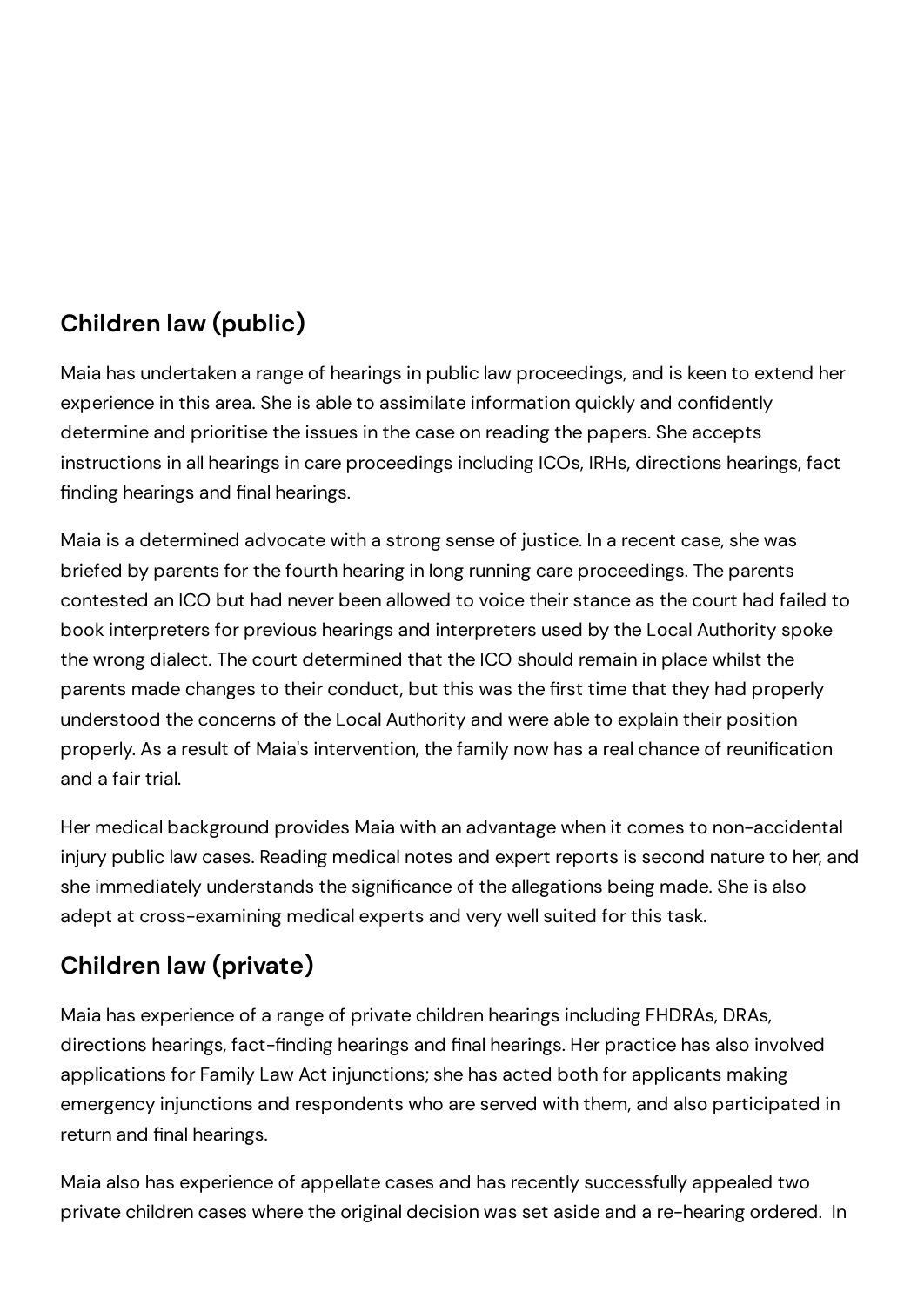the first case, Magistrates had determined a fact finding hearing would only examine three out of twenty-three allegations of domestic abuse. They also failed to reallocate the case to a District Judge. The oral application was made on the basis that the schedule involved the most serious allegations of domestic abuse. The appeal was successful for two reasons; (1) the Magistrates' decision was wrong and (2) procedural irregularity, in that the Magistrates did not allow the advocates to make submissions on which allegations should form part of a fact-finding hearing before making their determinations. The appeal Judge set aside the order and scheduled a re-hearing in front of a District Judge to examine twelve out of the twentythree allegations of domestic abuse. In the second case, Magistrates had excluded witness statements without giving reasons, saying that procedural rules did not apply in a case management hearing, and limited the allegations by one parent when it was clear from the s7 report that all facts were to be determined. Again, a rehearing was ordered.

## **Family finances**

Maia has undertaken First Appointments, Financial Dispute Resolution hearings and final hearings in finance work. She has often successfully negotiated settlements at FDR hearings, but does not advise her clients to agree to settlement at any cost and is happy to advise progressing to a final hearing if the settlement on offer is unsuitable.

Maia excelled at mathematics during herschool career and achieved double mathematics at A-level. This aptitude for numbers alongside her meticulous preparation has helped in financial remedy work; she has often added to the questionnaires and identified possible further lines of questioning.

Maia acted for a client whose former spouse was a litigant in person and was purposefully delaying proceedings. She was not only successful in enforcing previous orders, but also managed to get a costs order made against the other side which is unusual in family proceedings.

# **Memberships**

Family Law Bar Association

### **Prizes**

BPP Advocacy Award